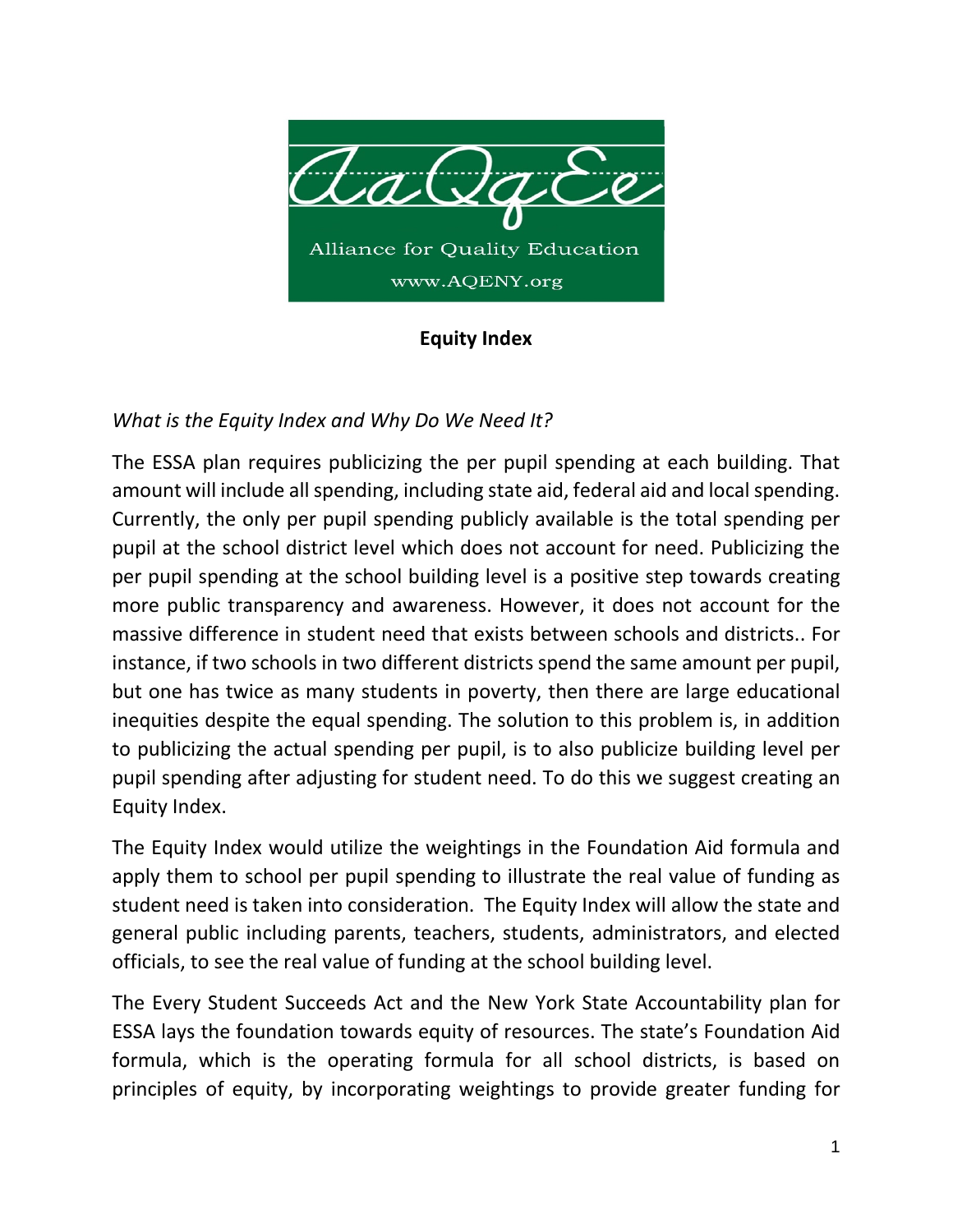students who live in poverty, students with disabilities and English Language Learners. These weightings from the Foundation Aid formula provide the basis for the Equity Index we are recommending. While some have advocated updating the weightings and there are valid reasons to consider such updates, we are recommending that the weightings used in an Equity Index be based upon the Foundation Aid formula because those weightings are contained in state law.

While the Foundation Aid formula has been underfunded for years, and the state still owes schools over \$4 billion in Foundation Aid, , the principles on which it is built are foundational if we want to achieve equity. However, the real issue with school funding is not only that Foundation Aid has not been adequately funded for over a decade, but also the fact that state funding is only part of each school district's money. On average, school districts get about half of their funding from the state, the rest is locally levied from local property taxes. Many of the inequities come from school districts' variable ability to levy taxes to fund schools because of the varied property values. The state's funding formula is meant to be wealth equalizing and to prioritize low income communities, but the underfunding of the Foundation Aid formula has created significant impediments to equity.

## *How does the Equity Index work?*

The Equity Index adjusts the total school spending amount by adjusting it with a weighted pupil count, the School Equity Pupil Count as shown below.

Equity Spending Per Pupil = Total School Level Spending divided by School Equity Pupil Count

The School Equity Pupil Count is determined by factoring in the Foundation Aid Formula weightings for school level enrollment of students in poverty, English language learners, and students with disabilities as well as school district sparsity for rural districts.

In order to effectively do this we had to address some of the data challenges that exist. By consulting with SED staff we were able to devise effective ways to overcome these data challenges.

The following data points are key to the Equity Index: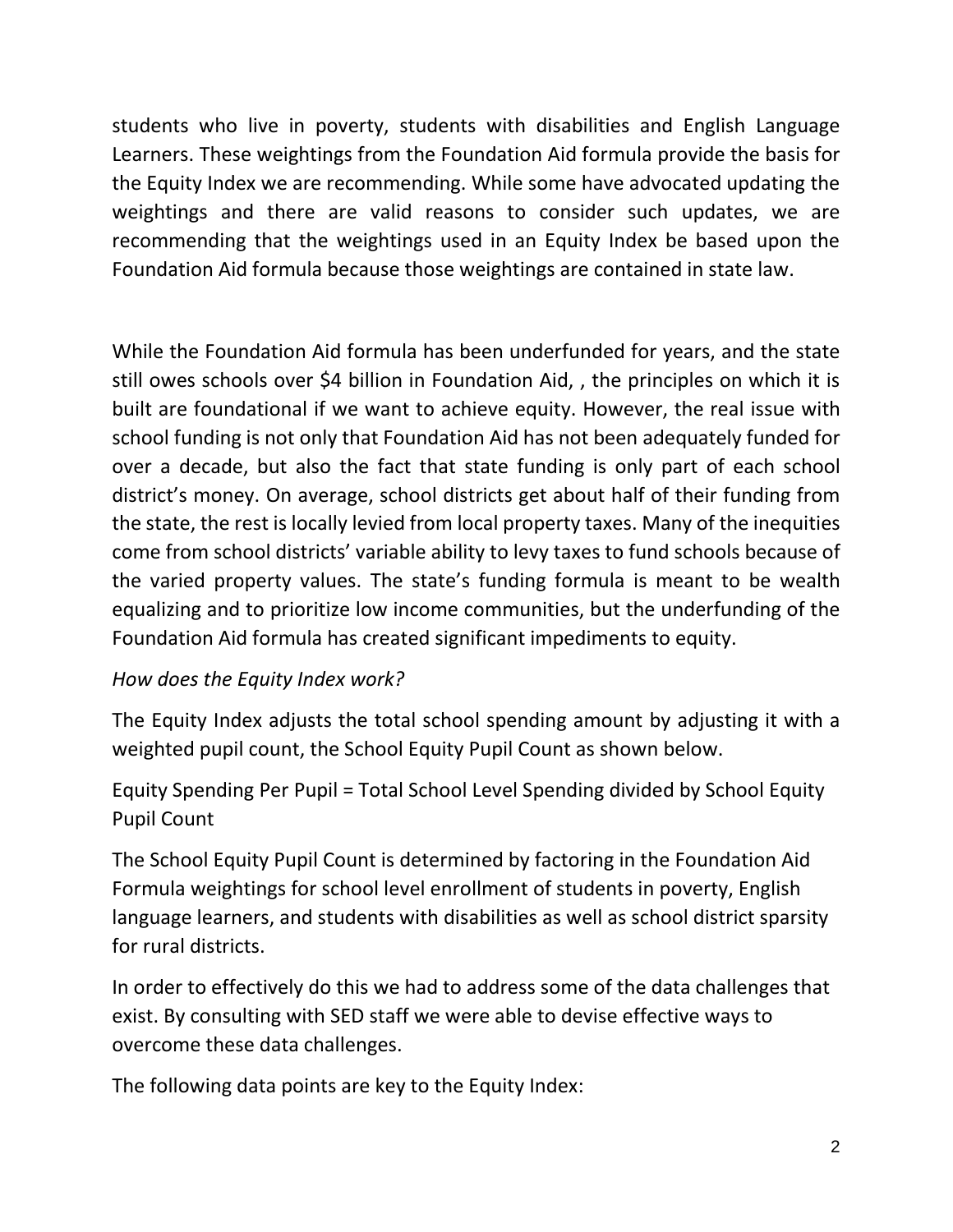- Total Enrollment--this is reliably available at the school level
- FRPL--There are questions about FRPL data, particularly at middle and high school levels. However, the U.S. Department of Agriculture, which oversees federal lunch subsidies, has determined that multiplying a district's Direct Certification Count by 1.6 provides an accurate estimate of FRPL eligibility. As such we recommend taking the school level Direct Certification Count and multiplying it by  $1.6<sup>1</sup>$  $1.6<sup>1</sup>$  The Direct Certification Count is calculated by multiplying the Identified Student Percentage by the School Level Enrollment.

School FRPL Count = Identified Student Percentage (per Direct Certification) x School Level Enrollment x 1.6.

- Census Poverty--This data is not available at the school level. However, an accurate proxy can be calculated. To do this we recommend first calculating the proportion of the district's economically disadvantaged students that attend the school. This would then be multiplied by the total number of students in the district Census count who are living in poverty. School Census Count = District Census Count x (Economically Disadvantaged Students in School/Economically Disadvantaged Students in District)
- ELL data is available at the school level.
- Students with disabilities data is available at the school level.
- School Sparsity Count--SED calculates a school district sparsity count by multiplying the district enrollment by the District Sparsity Factor. A school level sparsity count could be calculated by multiplying the school level enrollment by the District Sparsity Factor.

School Sparsity Count = School Enrollment x District Sparsity Factor

The Foundation Aid Weightings are as follows:

- FRPL Weighting  $= .65$
- Census Count Weighting = .65
- $\bullet$  ELL Weighting = .5
- $\bullet$  Students with Disabilities = 1.41

<span id="page-2-0"></span><sup>&</sup>lt;sup>1</sup> The USDA set the range for this multiplier at 1.3 to 1.6, but has designated that 1.6 is the current appropriate range. If in the future USDA changes the multiplier is should be adjusted within the Equity Index.